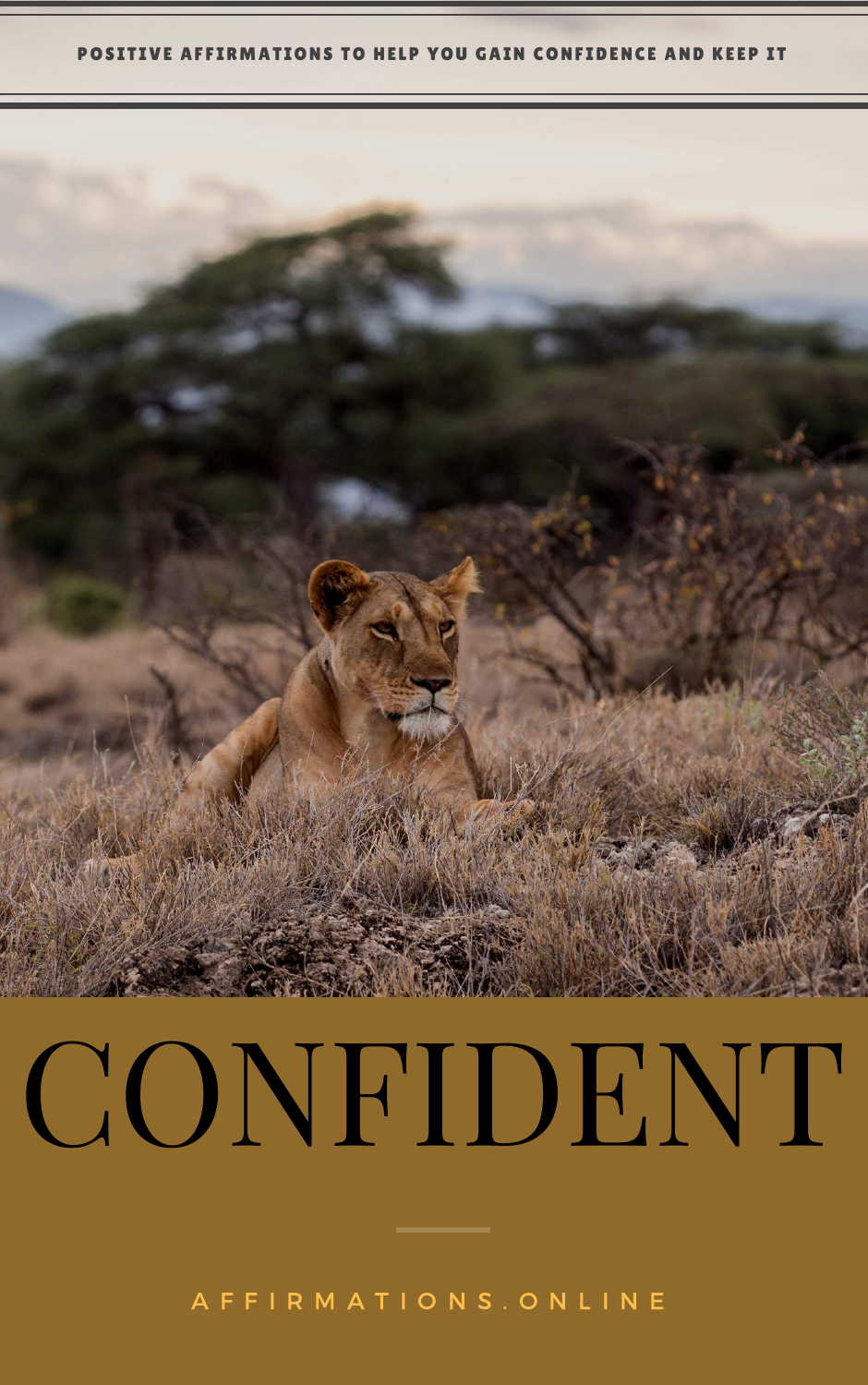

## There is nothing that can scare me: I am bold,

# courageous, decisive and strong!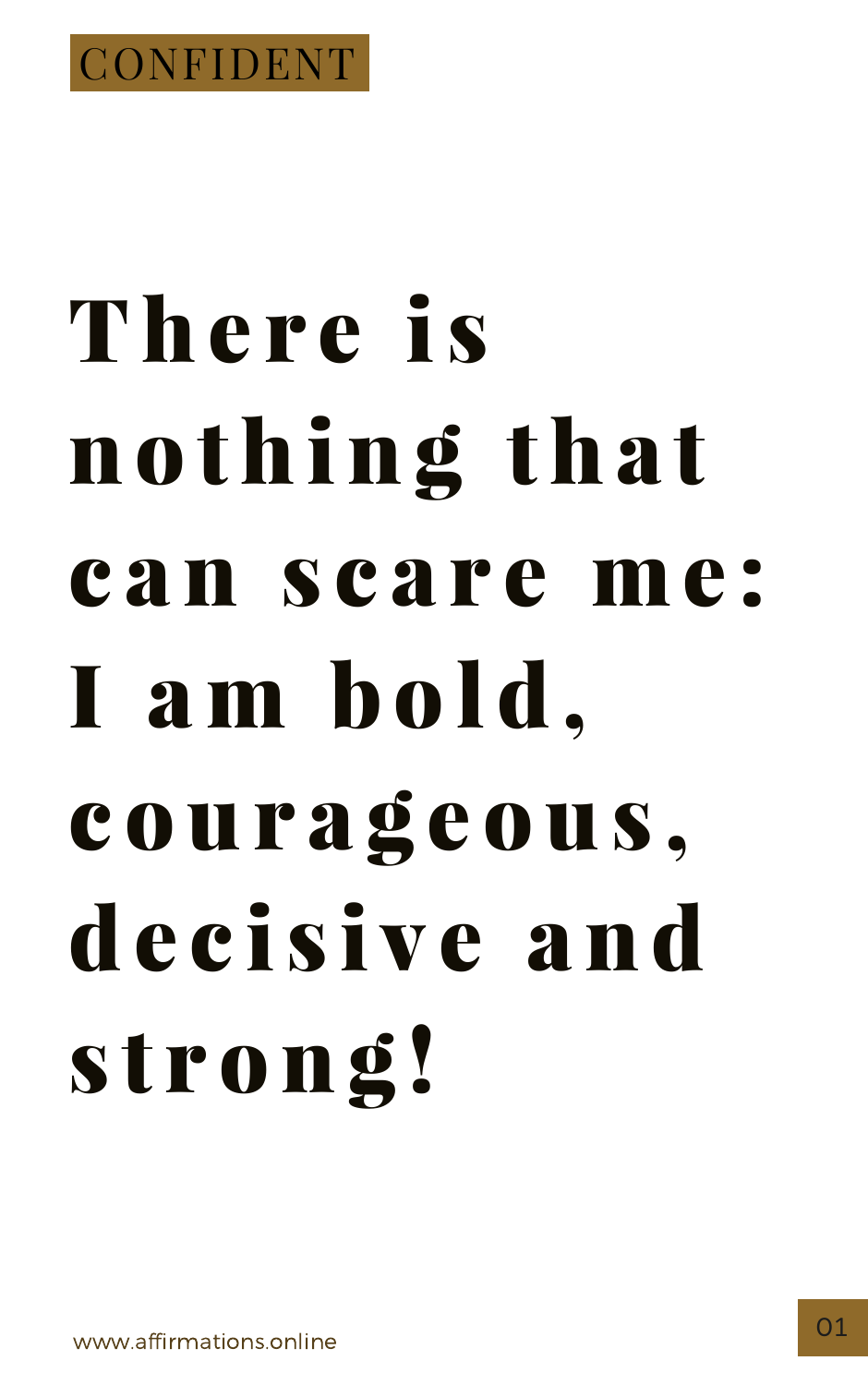

# Confidence is in me: constantly, I feel self-

#### confident! I decide what I want and go after it!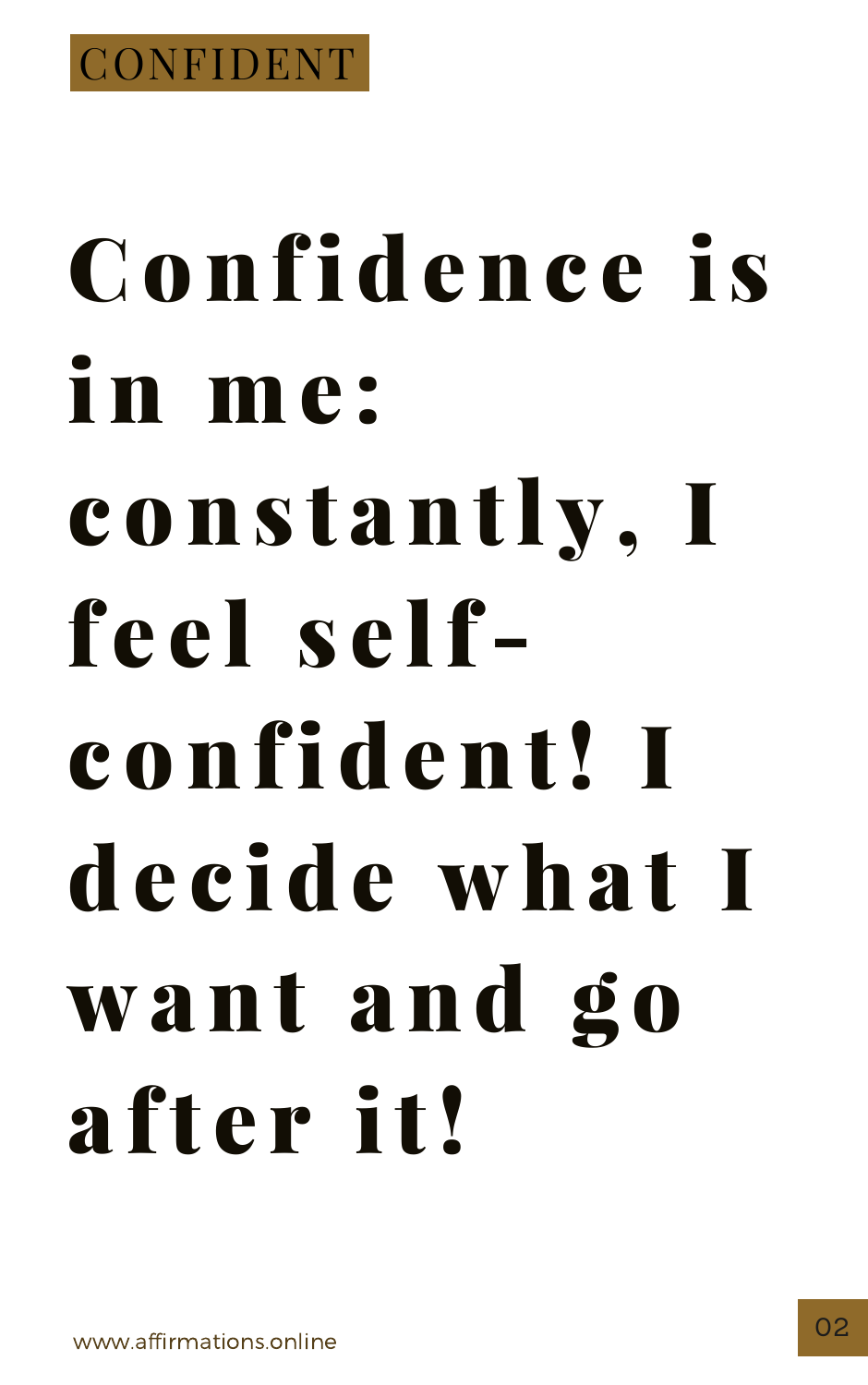

# The challenging situations that I face make me

# stronger, wiser, and hetter prepared!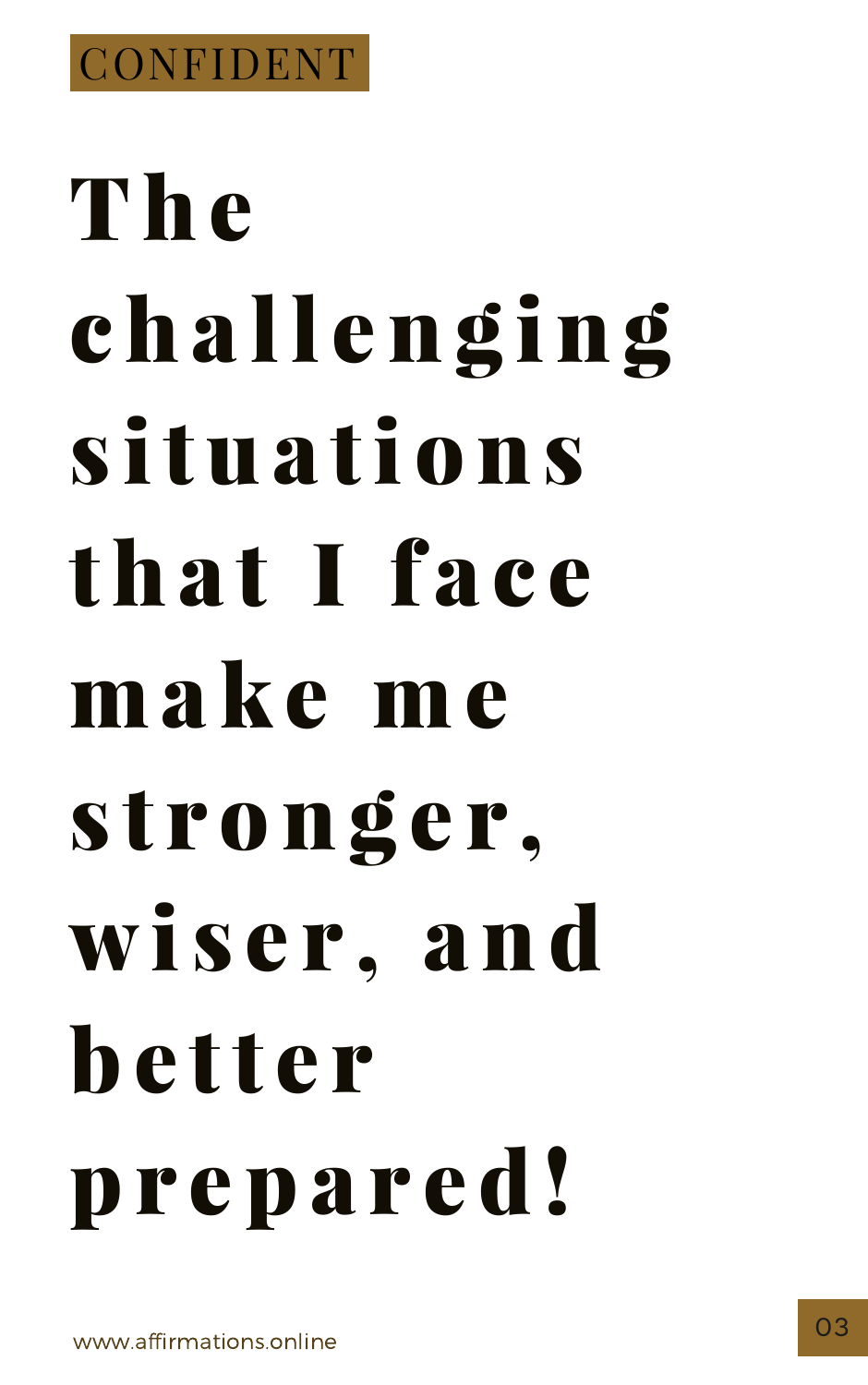

# I am a confident pe r son; and e a ch day, my

## confidenc e grows more and mor e !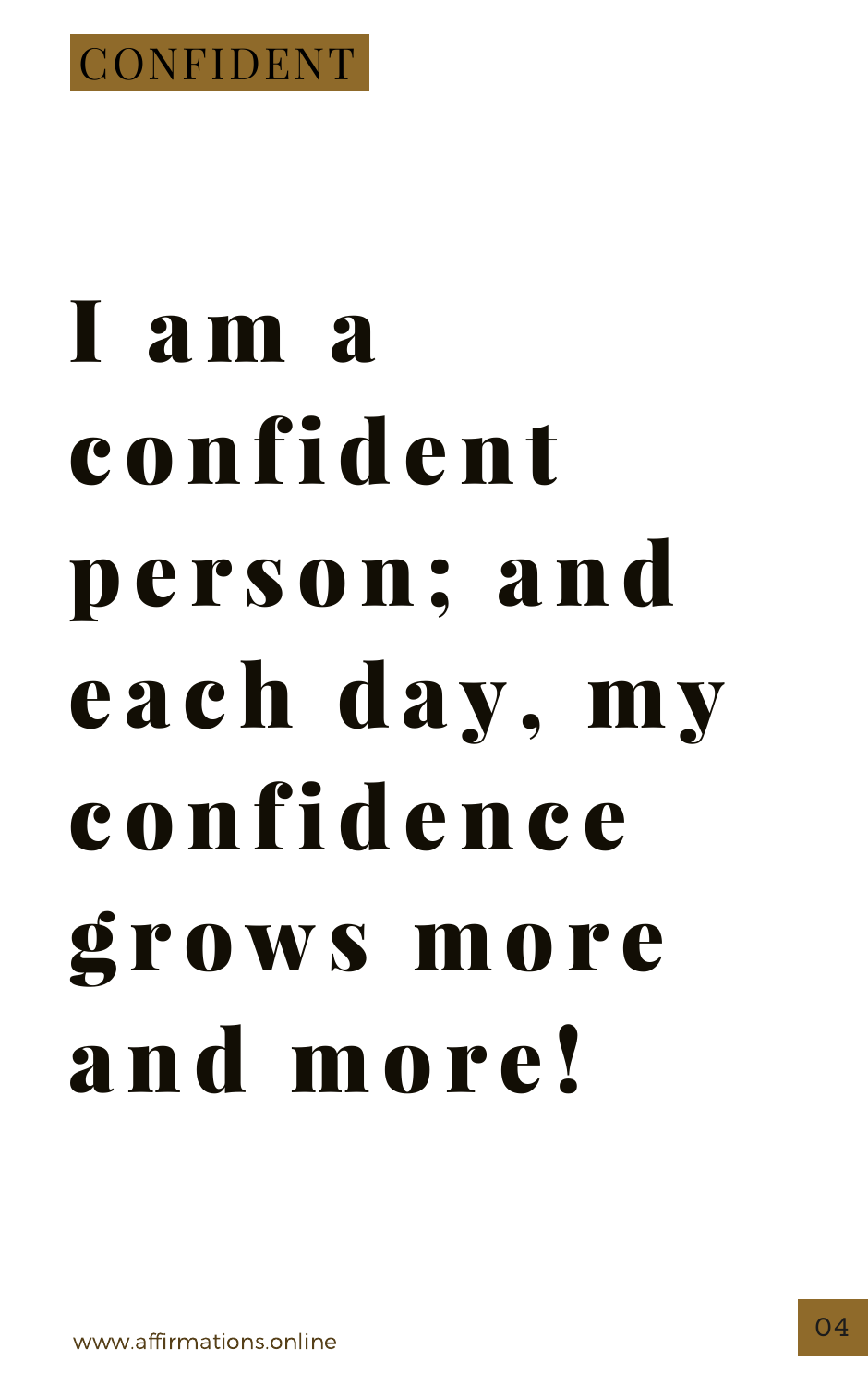

# Each day, I develop unstoppable confidence,

#### and I am ready to live my life to the fullest!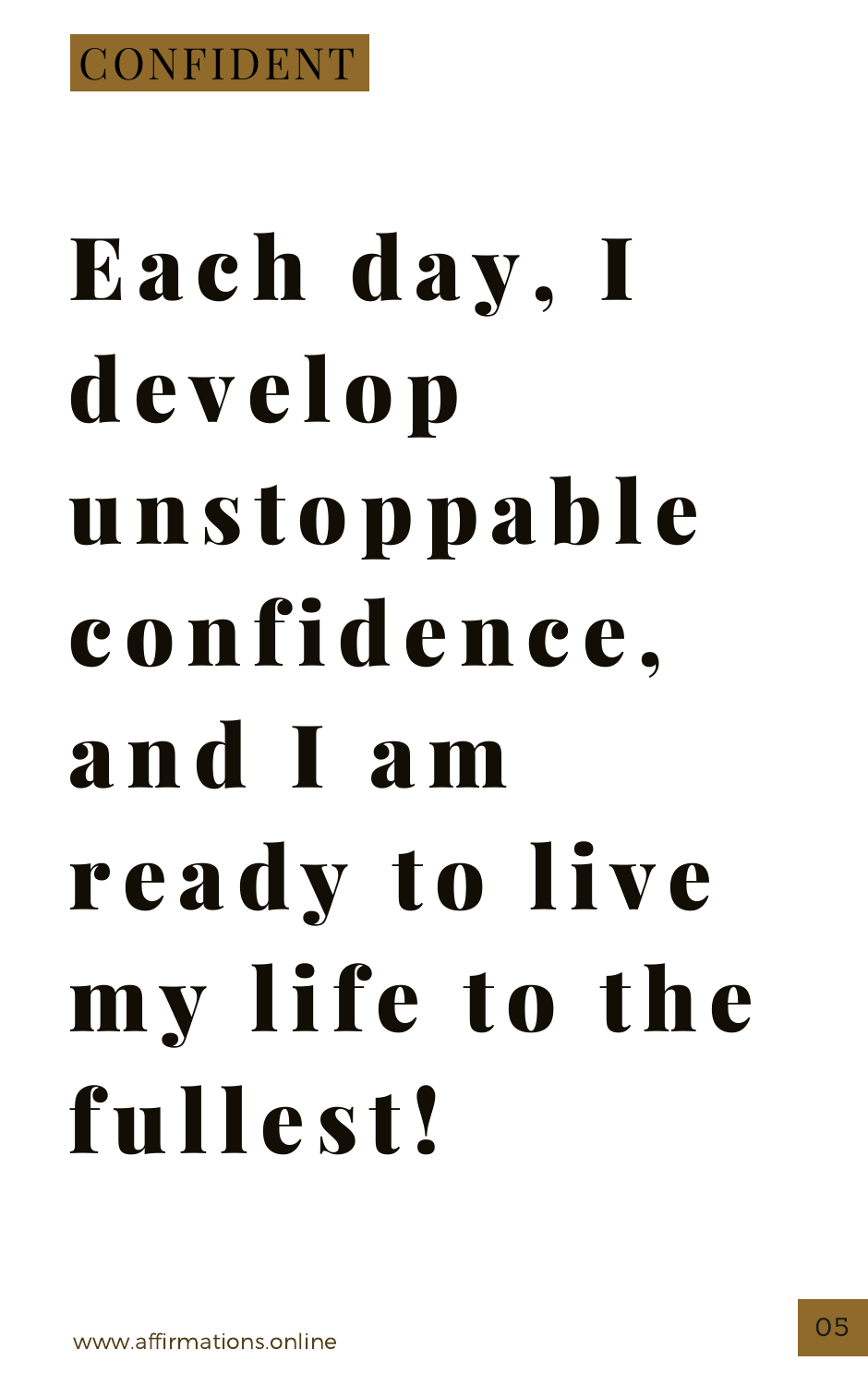

#### Whenever there is a need to act, I take action

## with no hesitation! I am fearless!

www.affirmations.online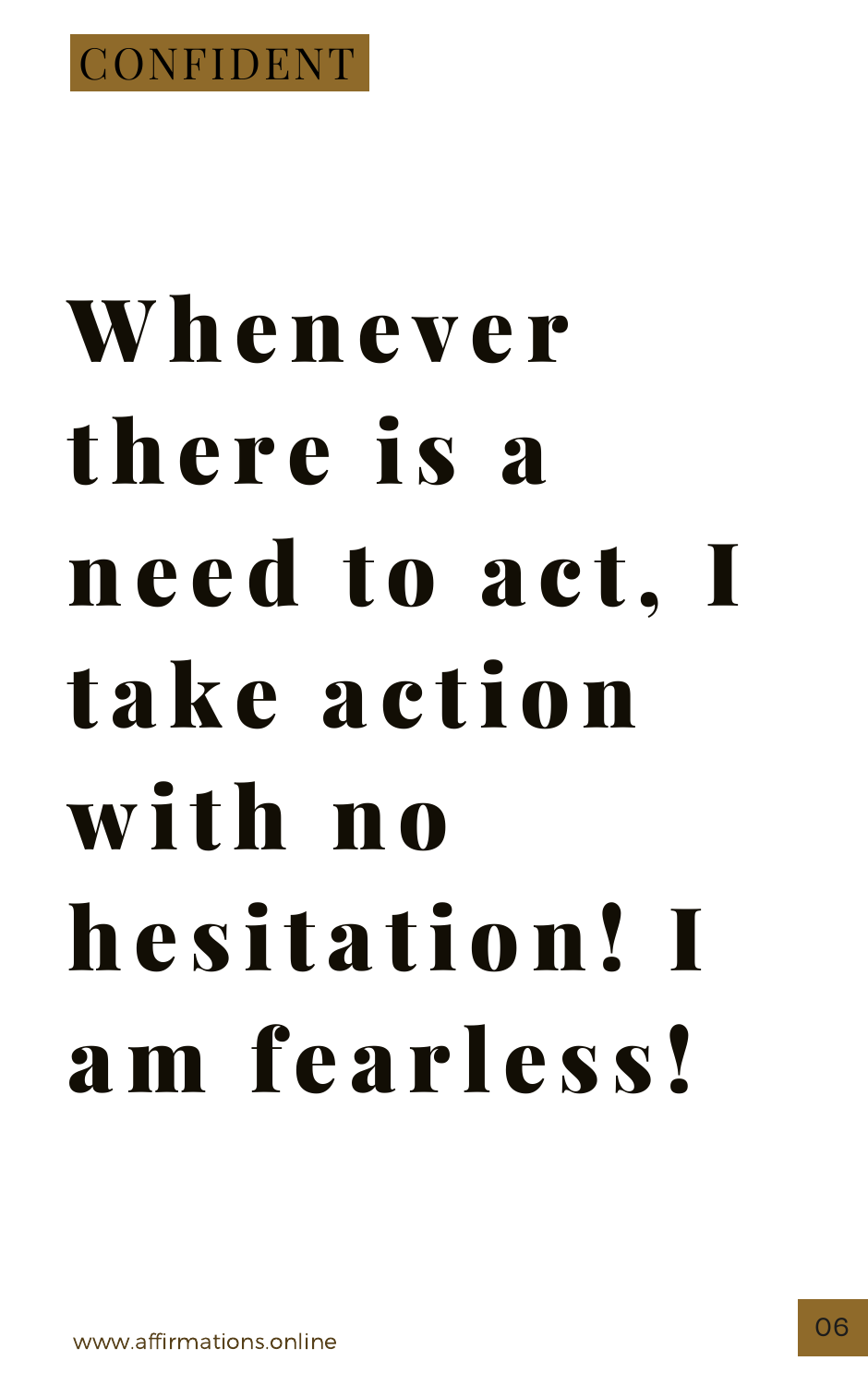

# I have the ability to cope with

#### whatever it is that bothers me!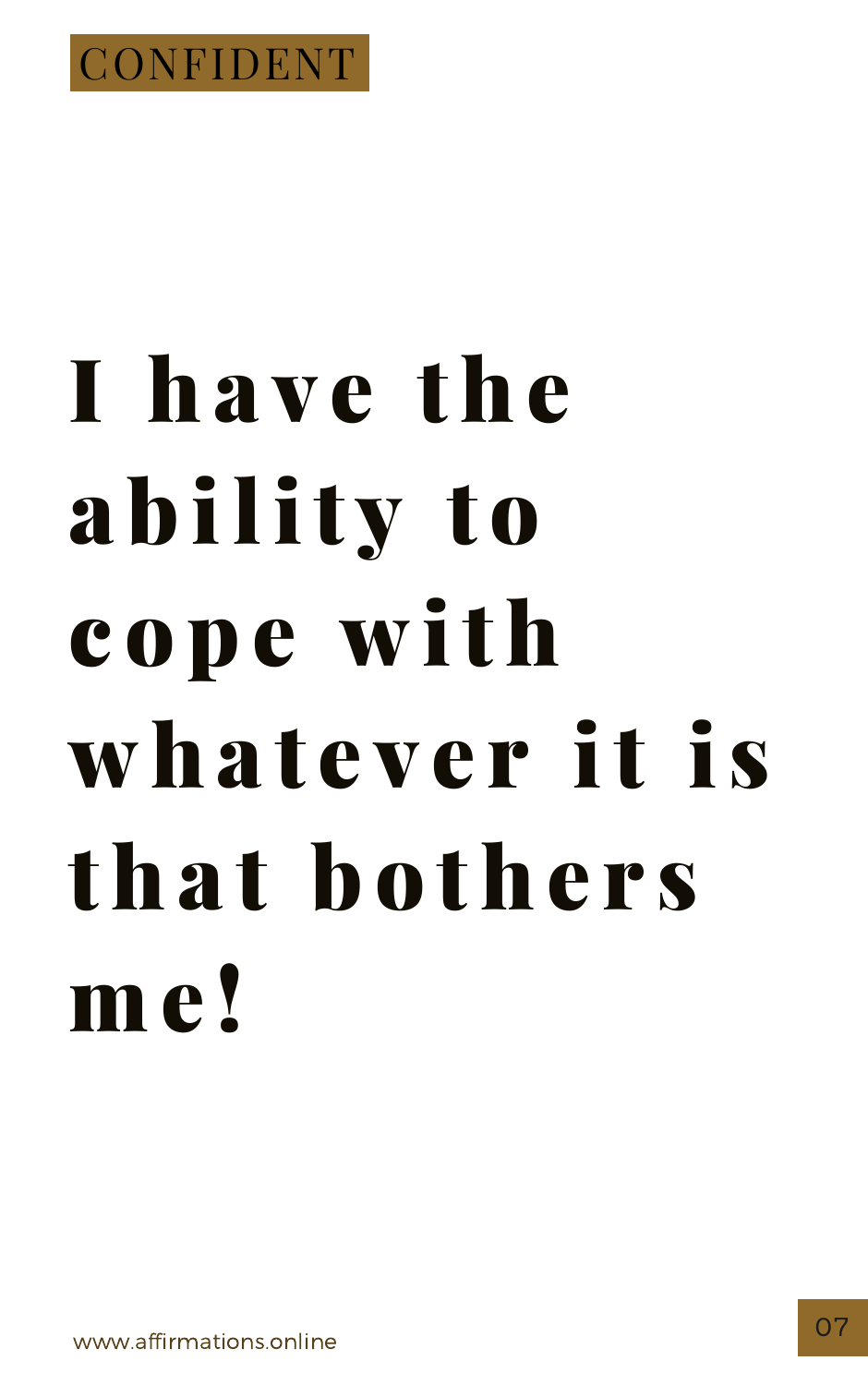# I have in me great powers: I am strong! I have strength within me : I

# am br a v e ! In diffi cult times, I am bold!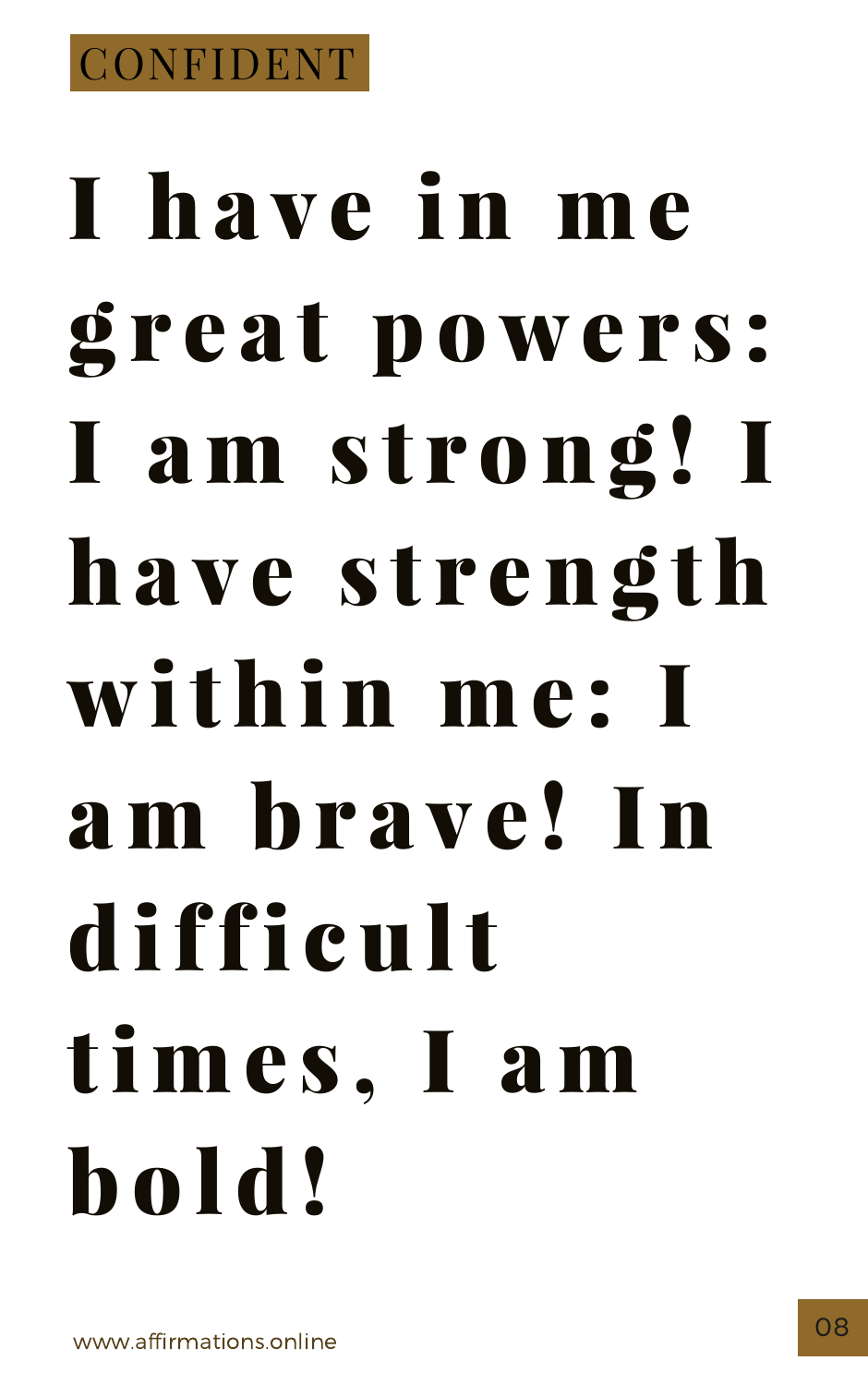

# I have big dreams and ideas about my life - I go after them. and this makes me stronger!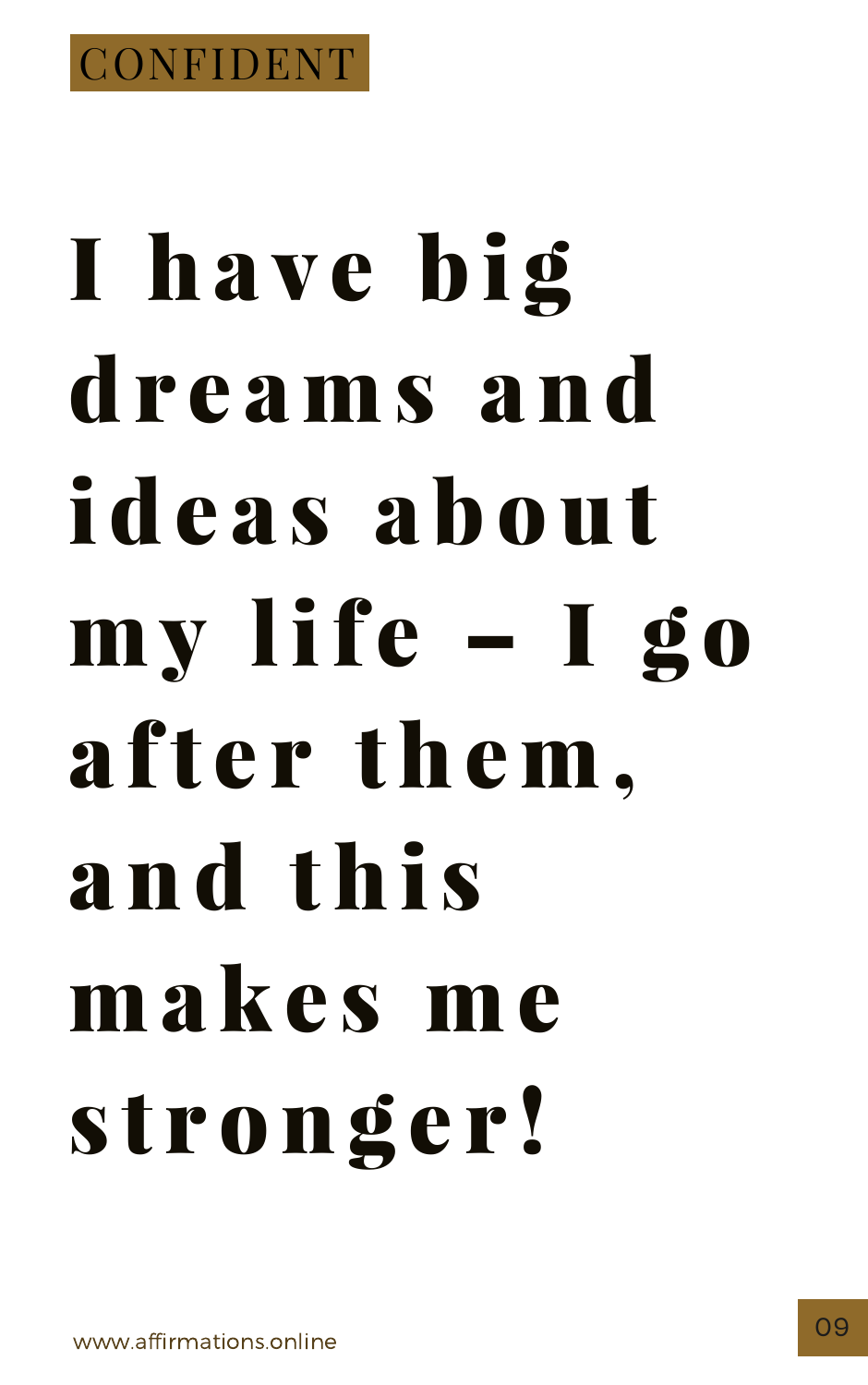

# My confidenc e i s hi gh, and I

#### am

- -

## pleased! Now. I feel good; I feel fine; I feel worthy!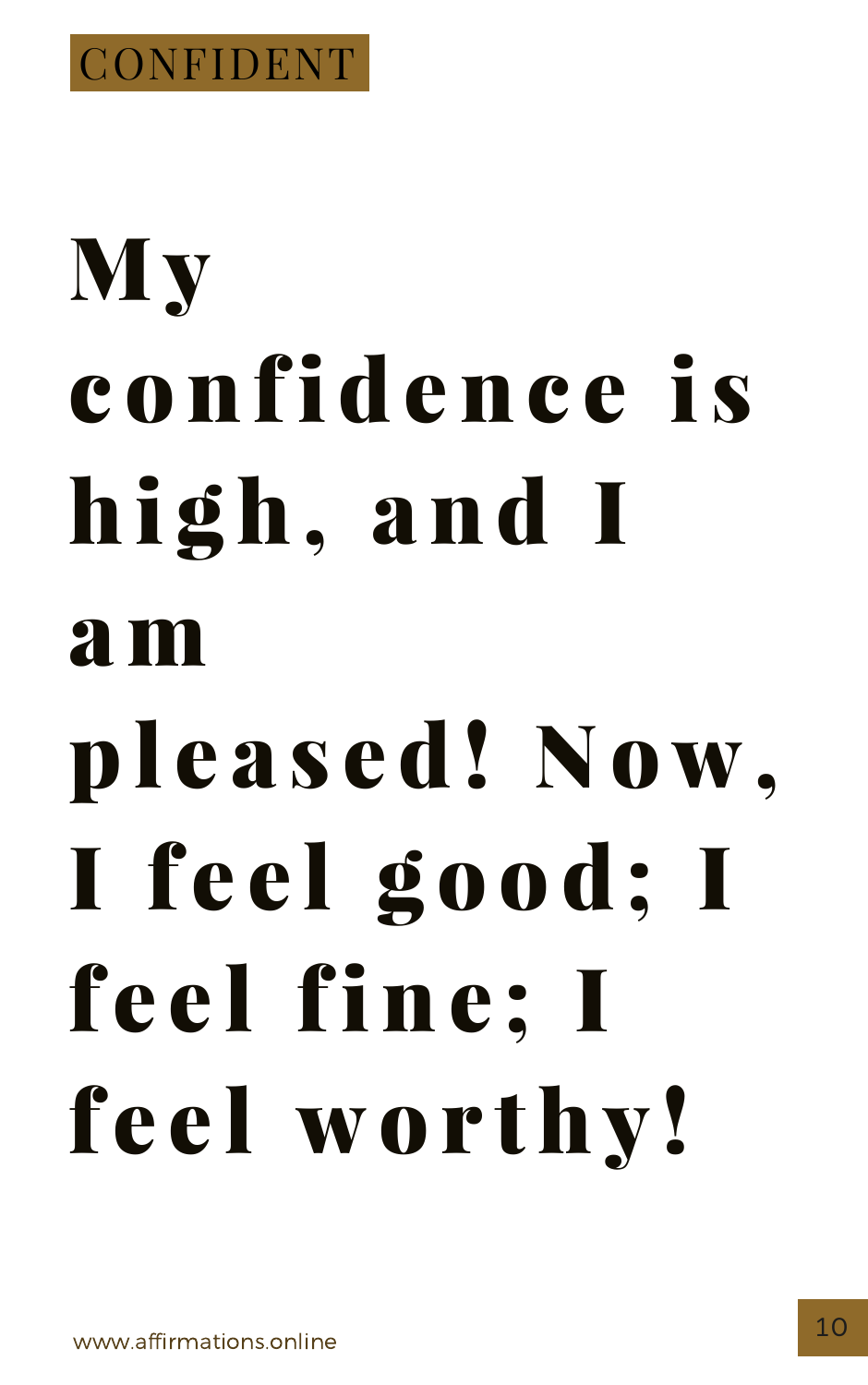

# T feel enormous amounts of power within me! I feel

# strong today; I feel worthy **and** deserving!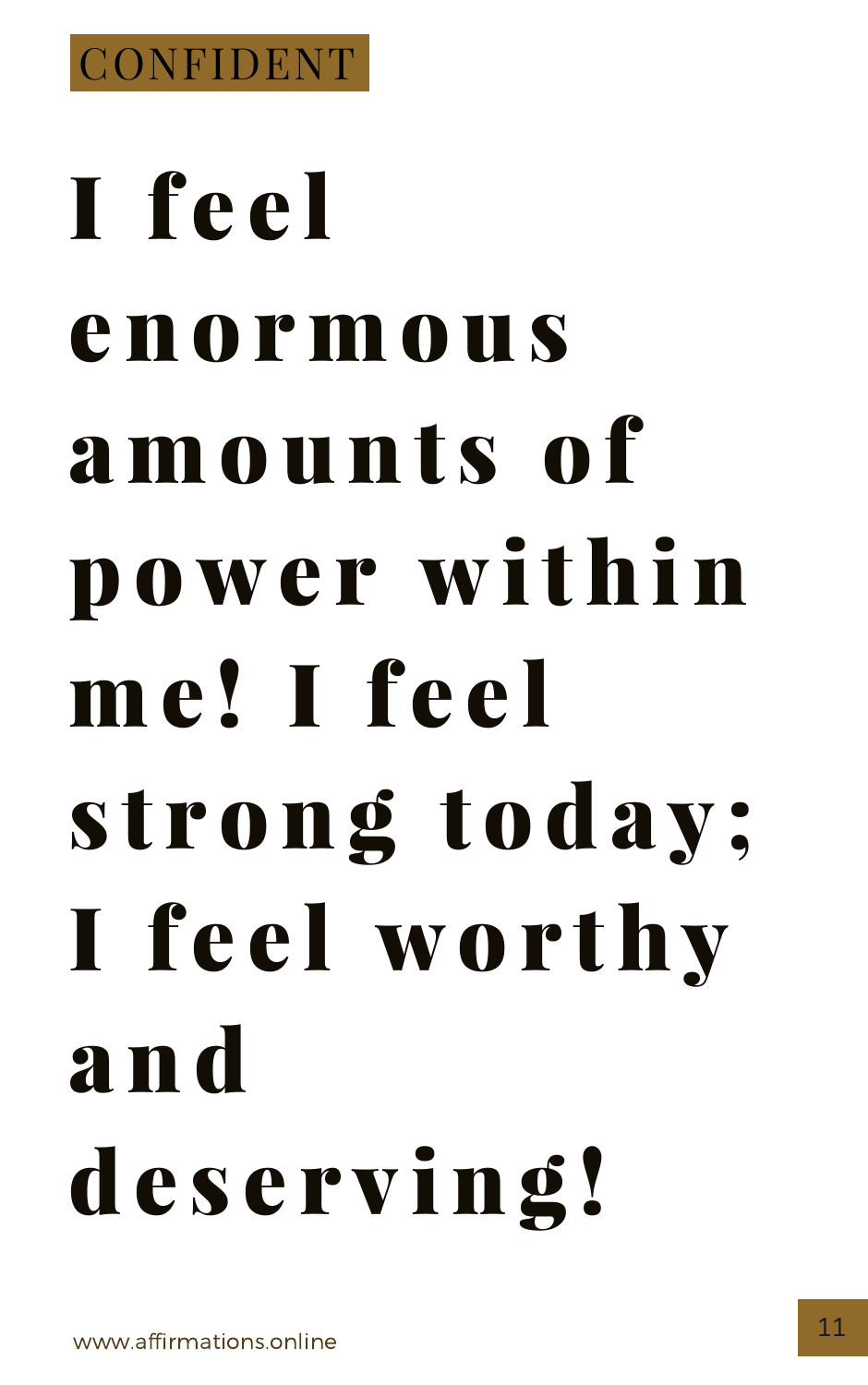

## In me is the power to create: to

#### IIve, to conquer, to endure!

www.affirmations.online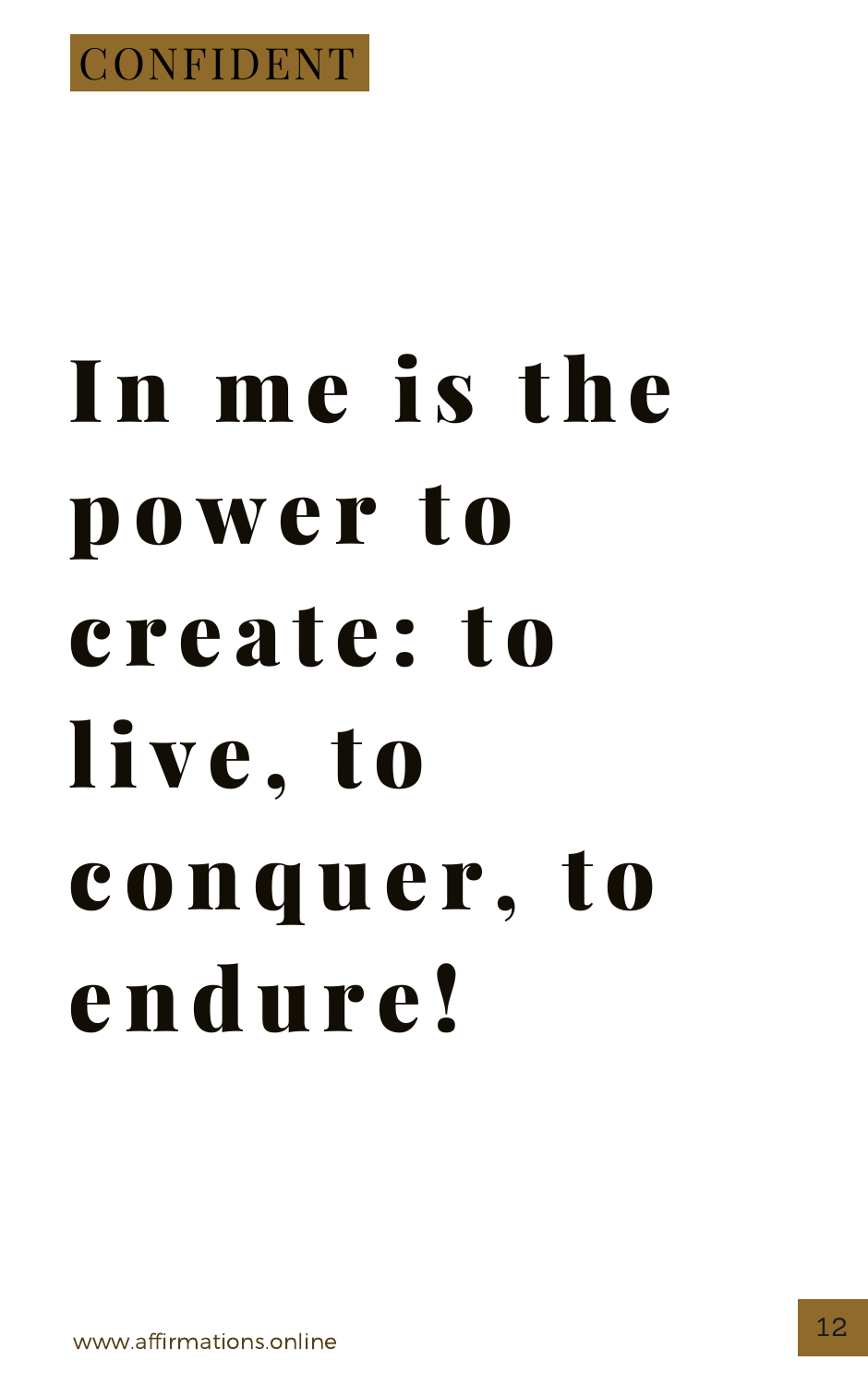

#### I am a decisionmaker; I make

# important decisions daily!

www.affirmations.online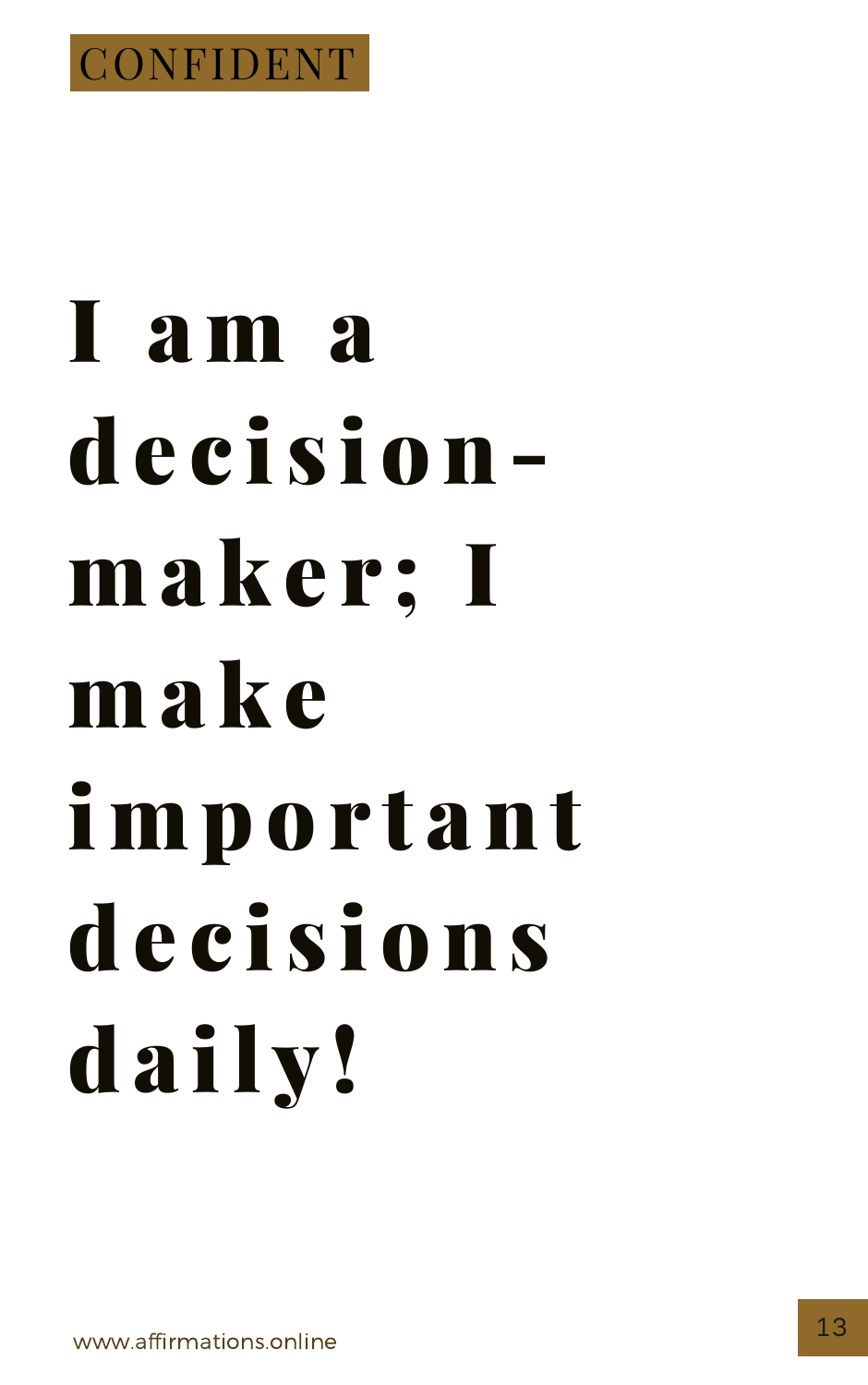

# I live my life with courage and take hold actions! My

# **holdness** Knows no limits!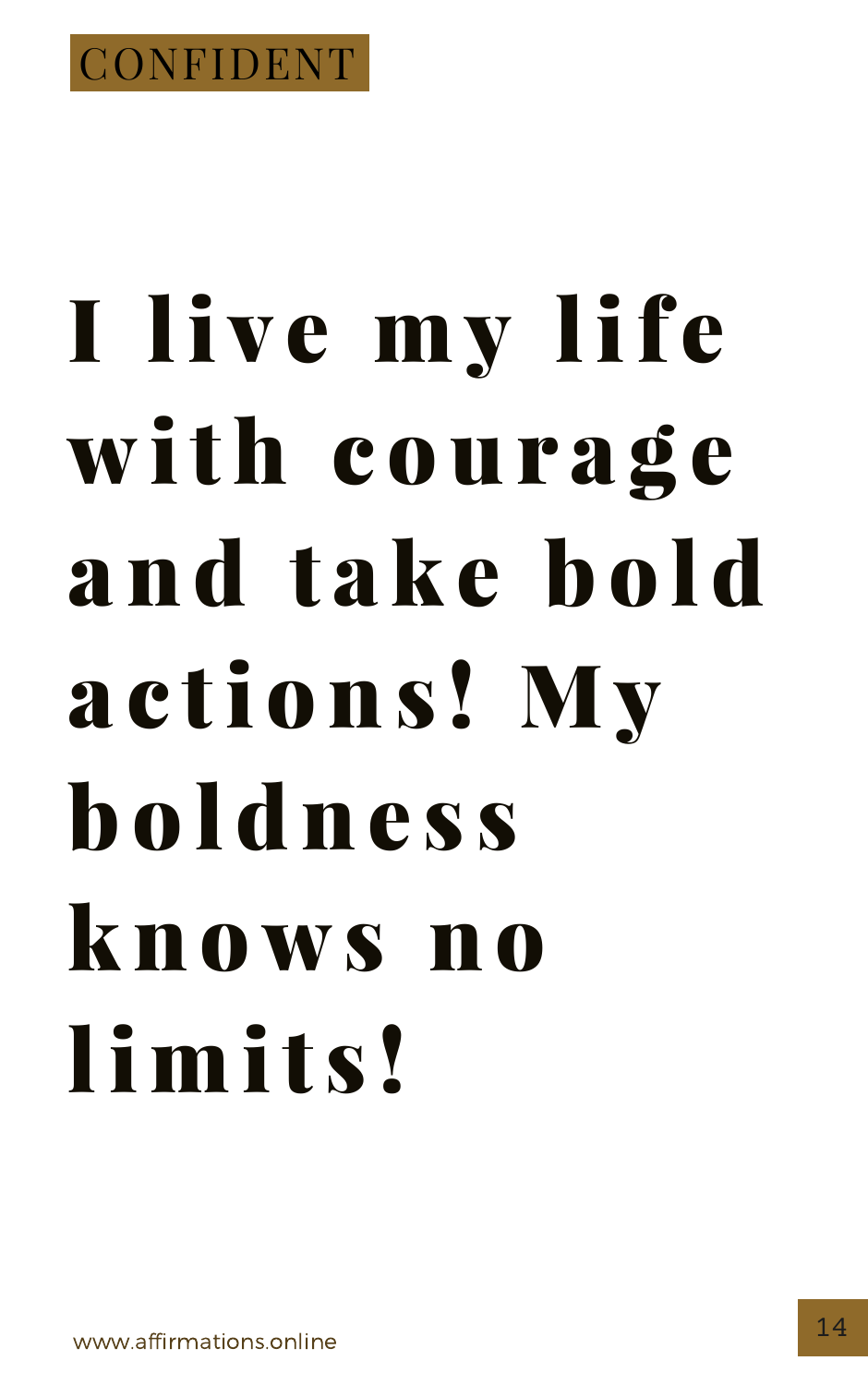

# Daily, I take hold actions! Nothing is holding me

# back, and nothing can frighten me!

www.affirmations.online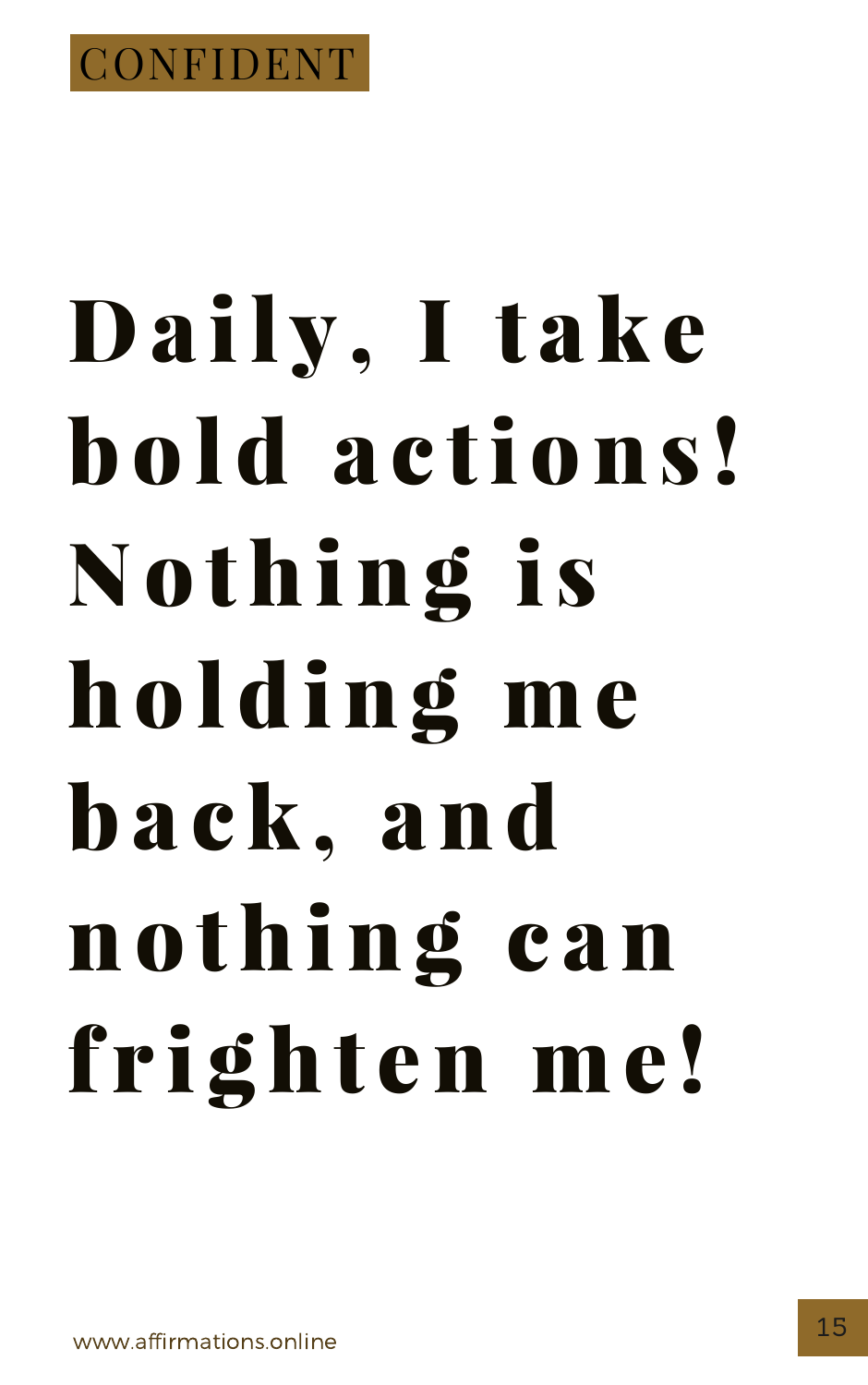

#### r e sour c e s of s t r eng th a v a il abl e for m e !

# I am powe r ful; I am confident; and I ha v e g r e a t

[www.affirmations.online](http://www.affirmations.online/)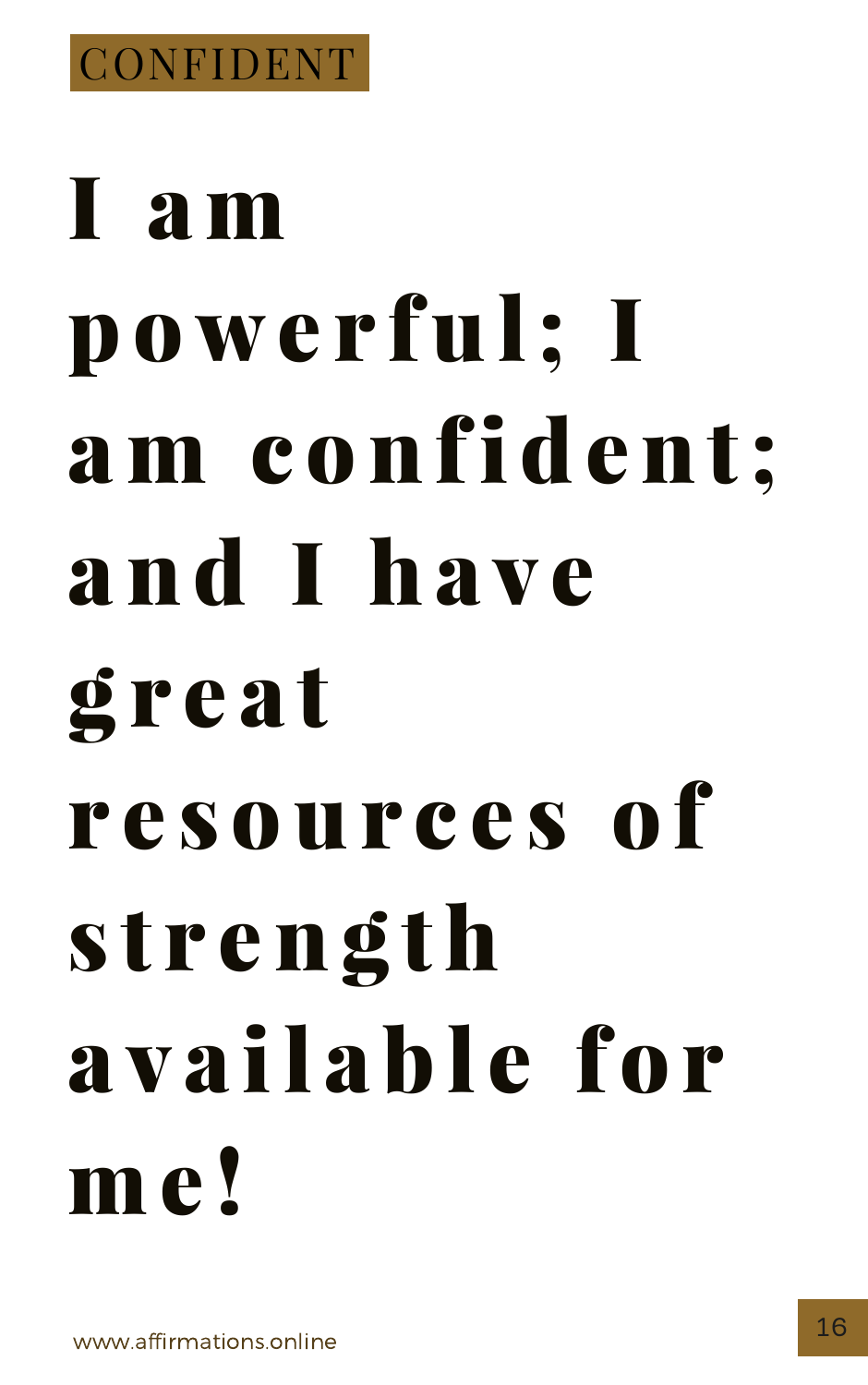

# In times of trouble, I can trust in me! I completely trust myself and have faith in myself!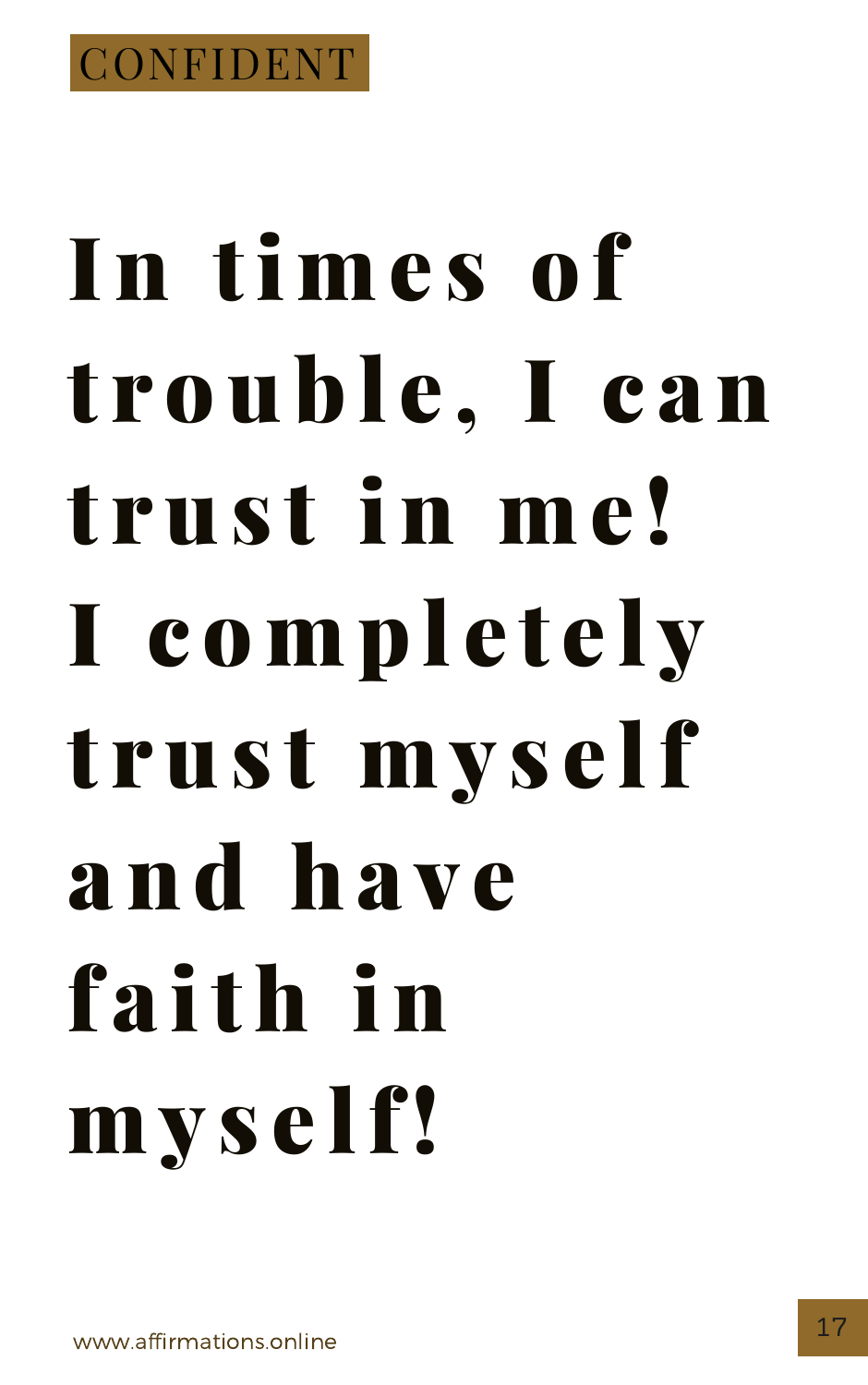

# I have in me g r e a t r e sour c e s of power: I am c a p a b l e o f

# a chi e v ing what e v e r I wi sh to a chi e v e !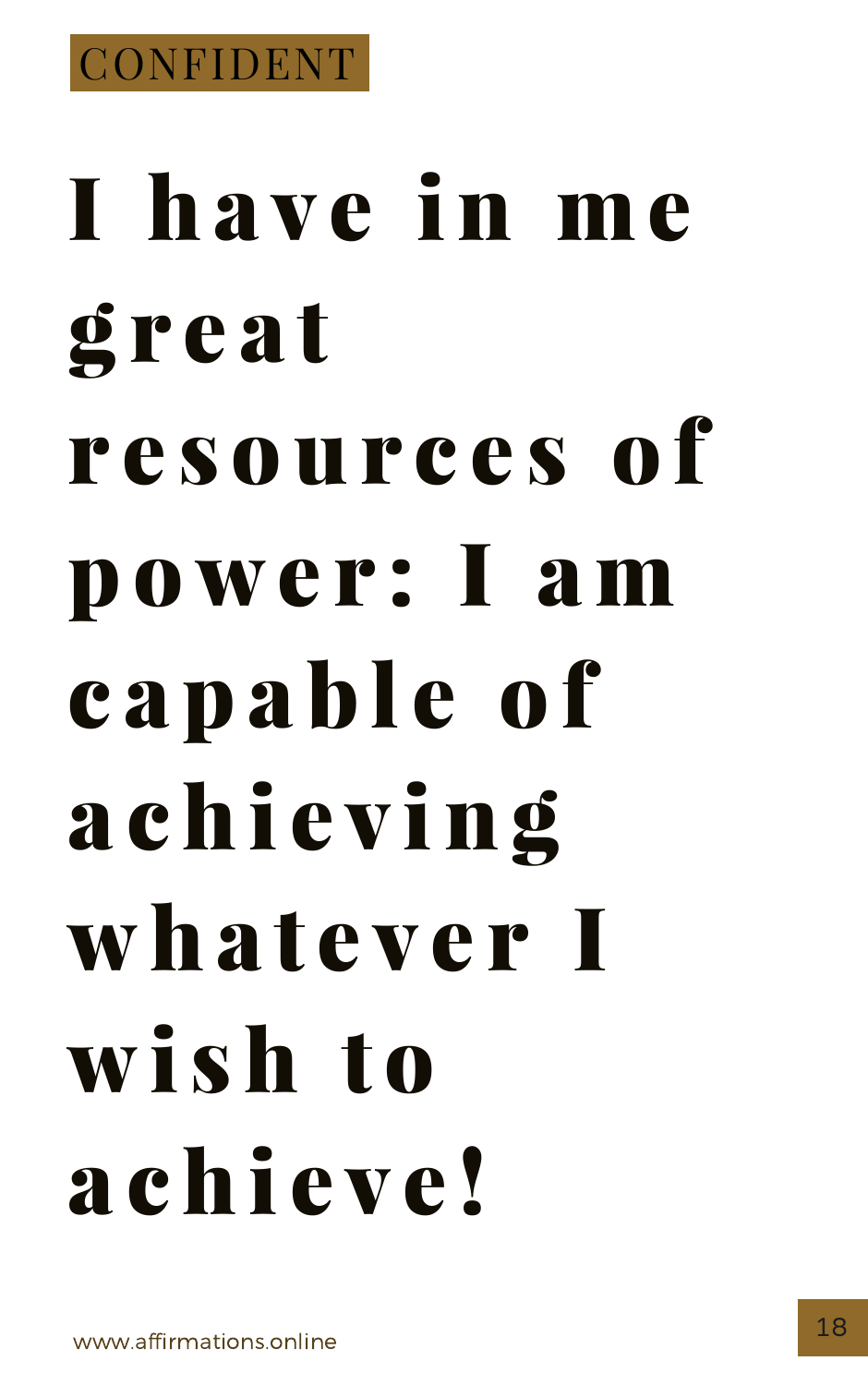

# Whatever I do, I am confident in my abilities

#### to do it in the best possible manner! I believe in me!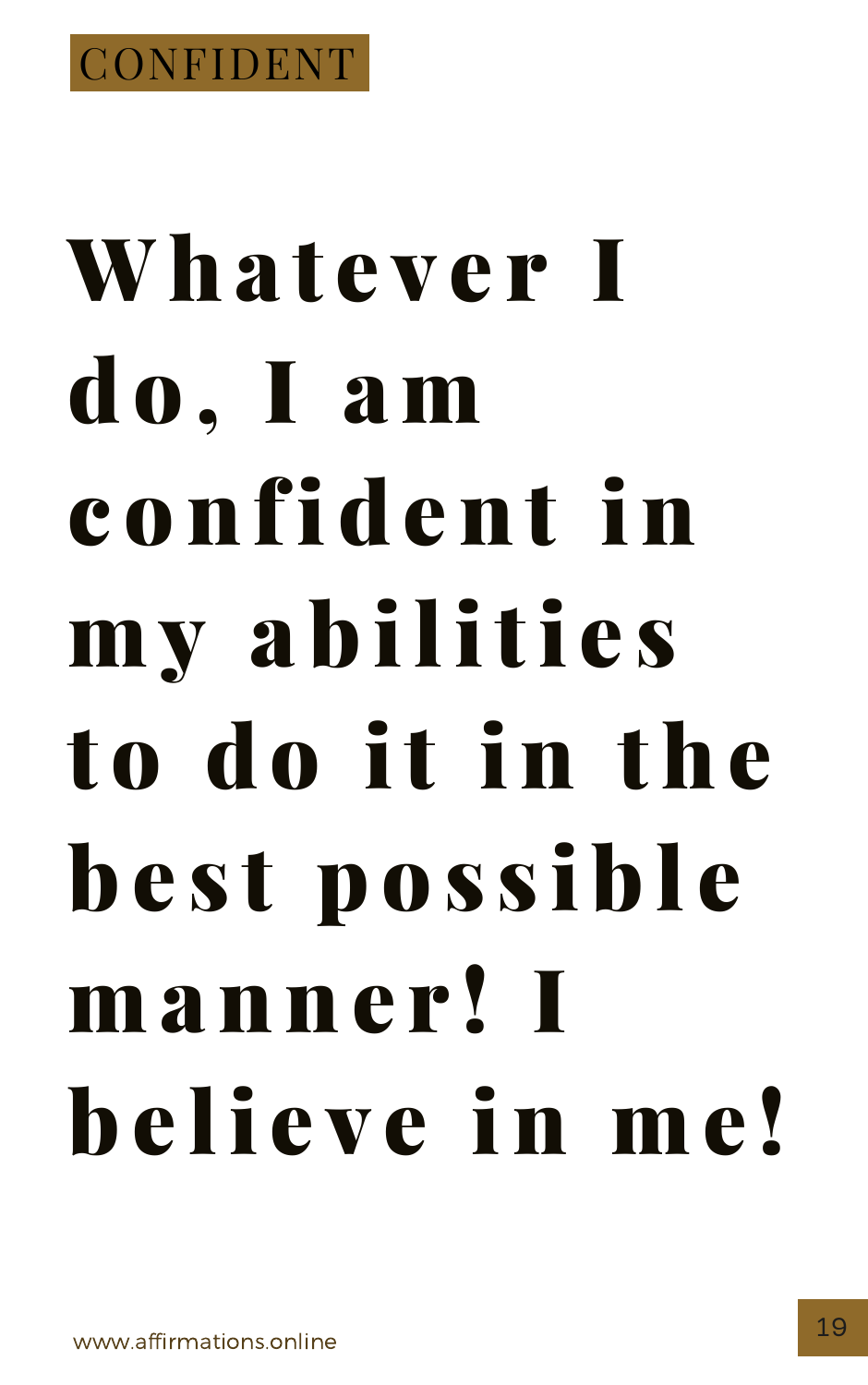

# I am ne v e r shy : I am confident and decisive! I am

#### never scared: I am brave and take a c tion!

[www.affirmations.online](http://www.affirmations.online/)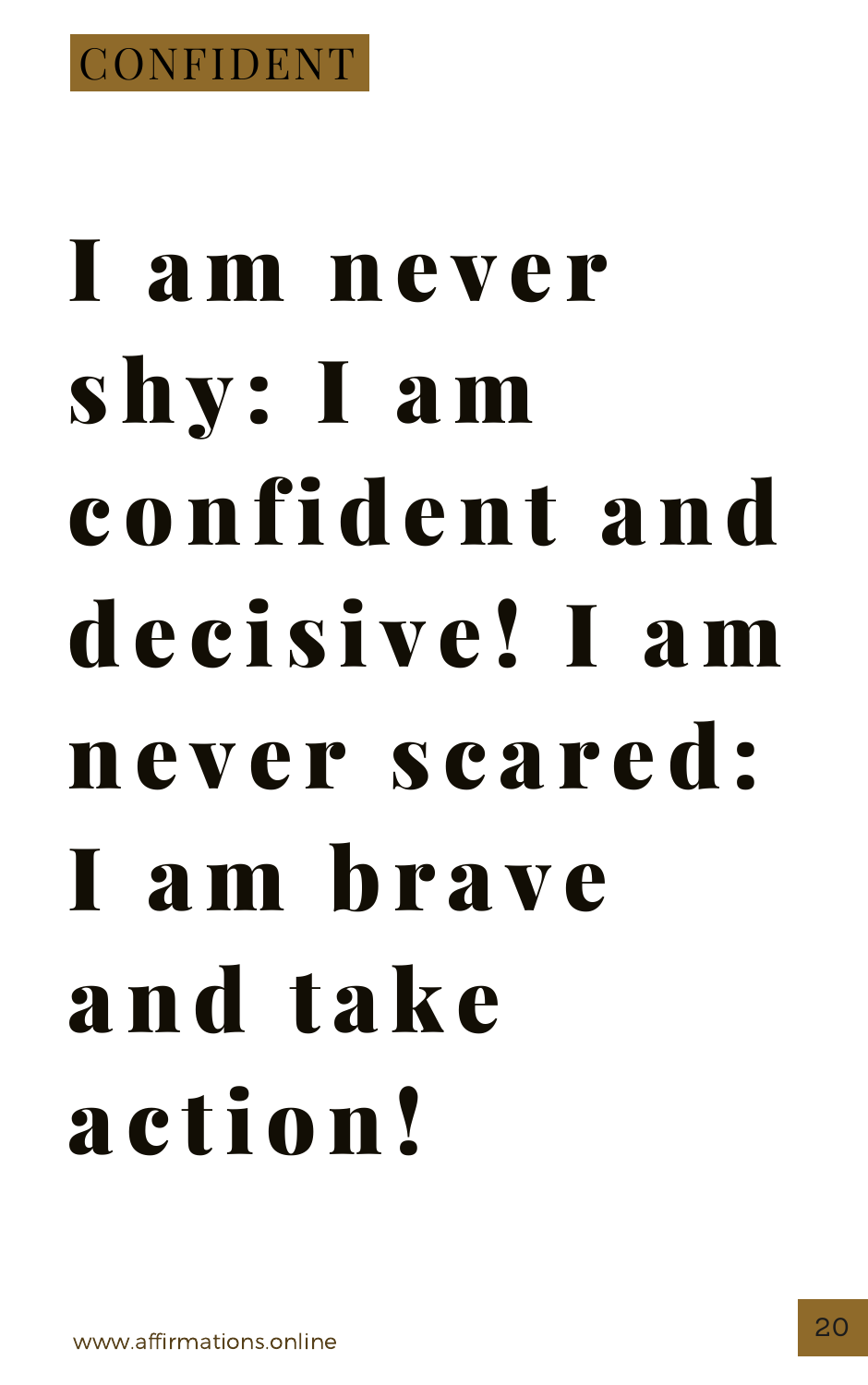

#### I am selfconfident and eager to meet and deal with

#### the challenges of life!

www.affirmations.online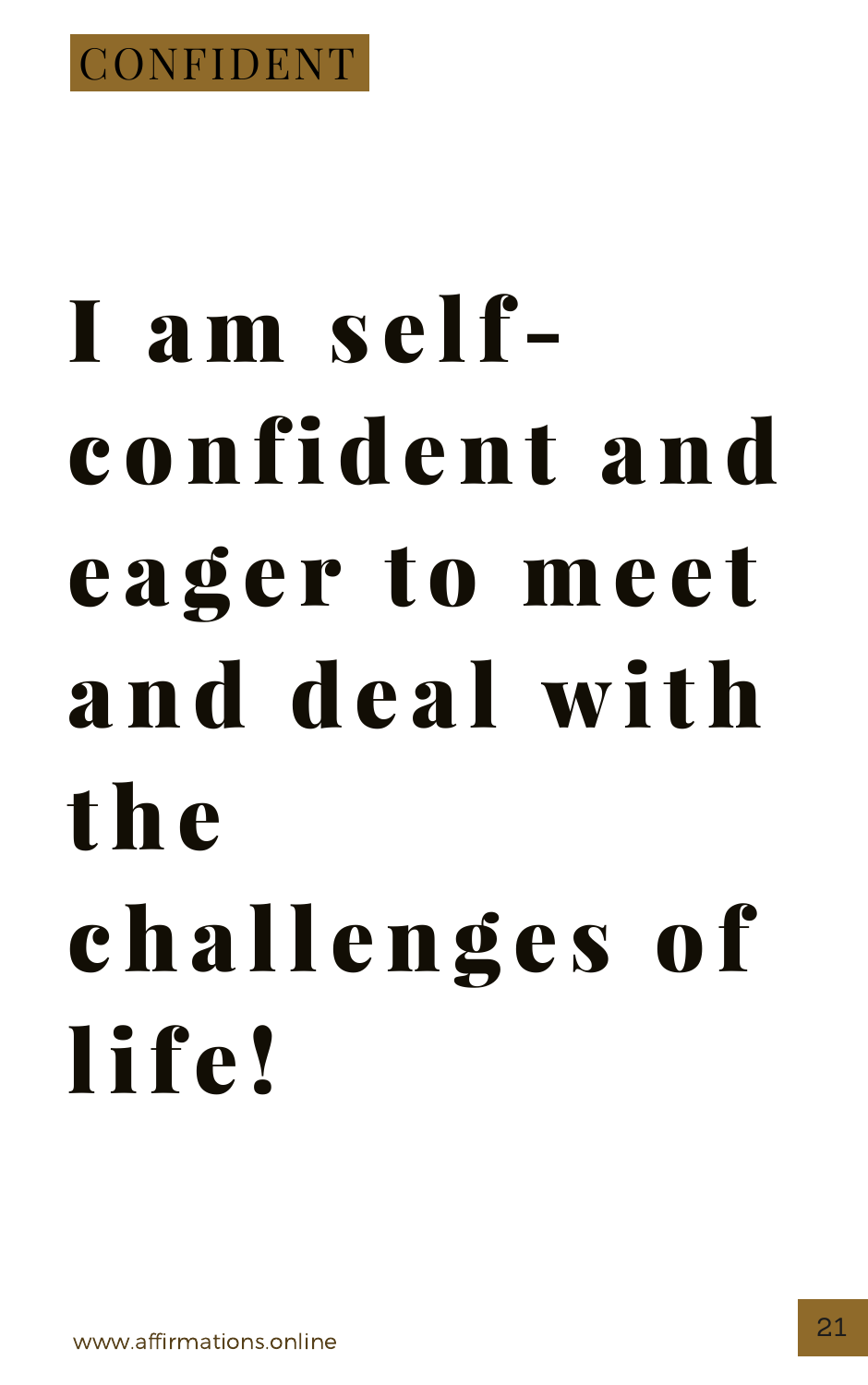

# Whatever I ha v e to do in order to live a better life.

#### I am r e ady to do it! I a lwa y s am prepared!

[www.affirmations.online](http://www.affirmations.online/)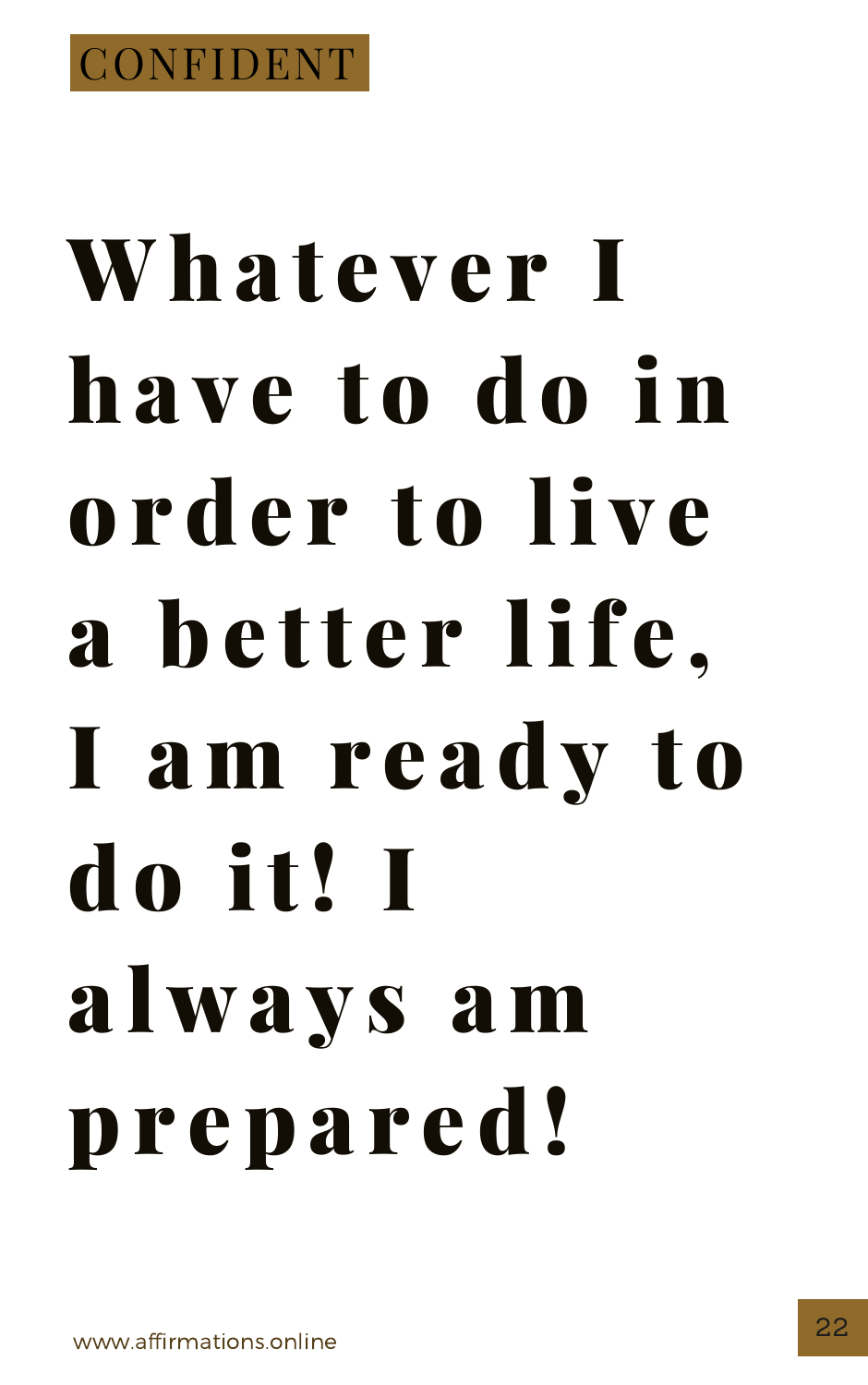

# My abilities to handle challenging

#### situations n e rease constantly!

www.affirmations.online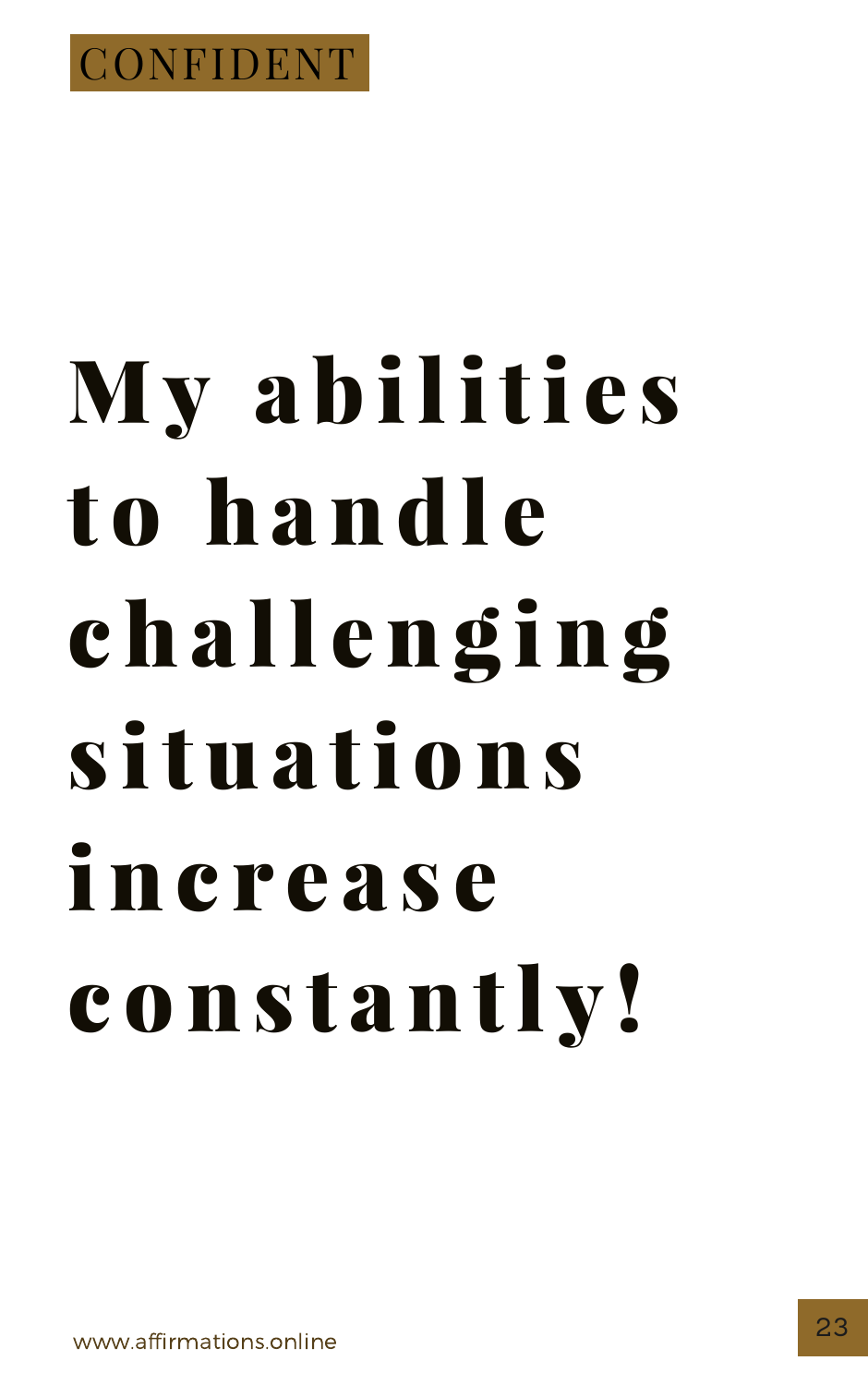

# I am able to take care of myself

#### physically a n d emotionally!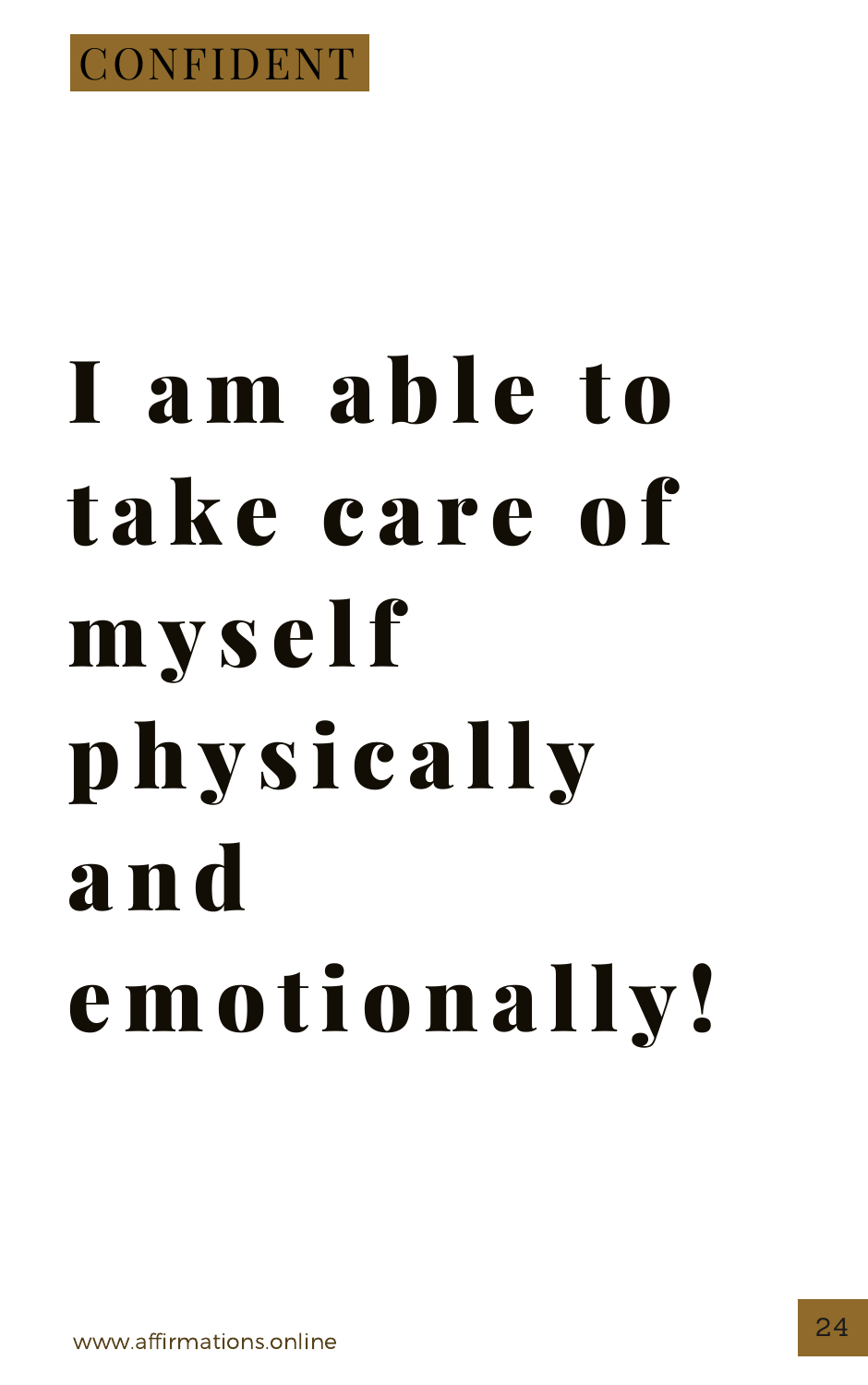

# My confidence is high! I feel great; I feel strong; I feel

# happy and free! Each day, I feel ama z ing !

[www.affirmations.online](http://www.affirmations.online/)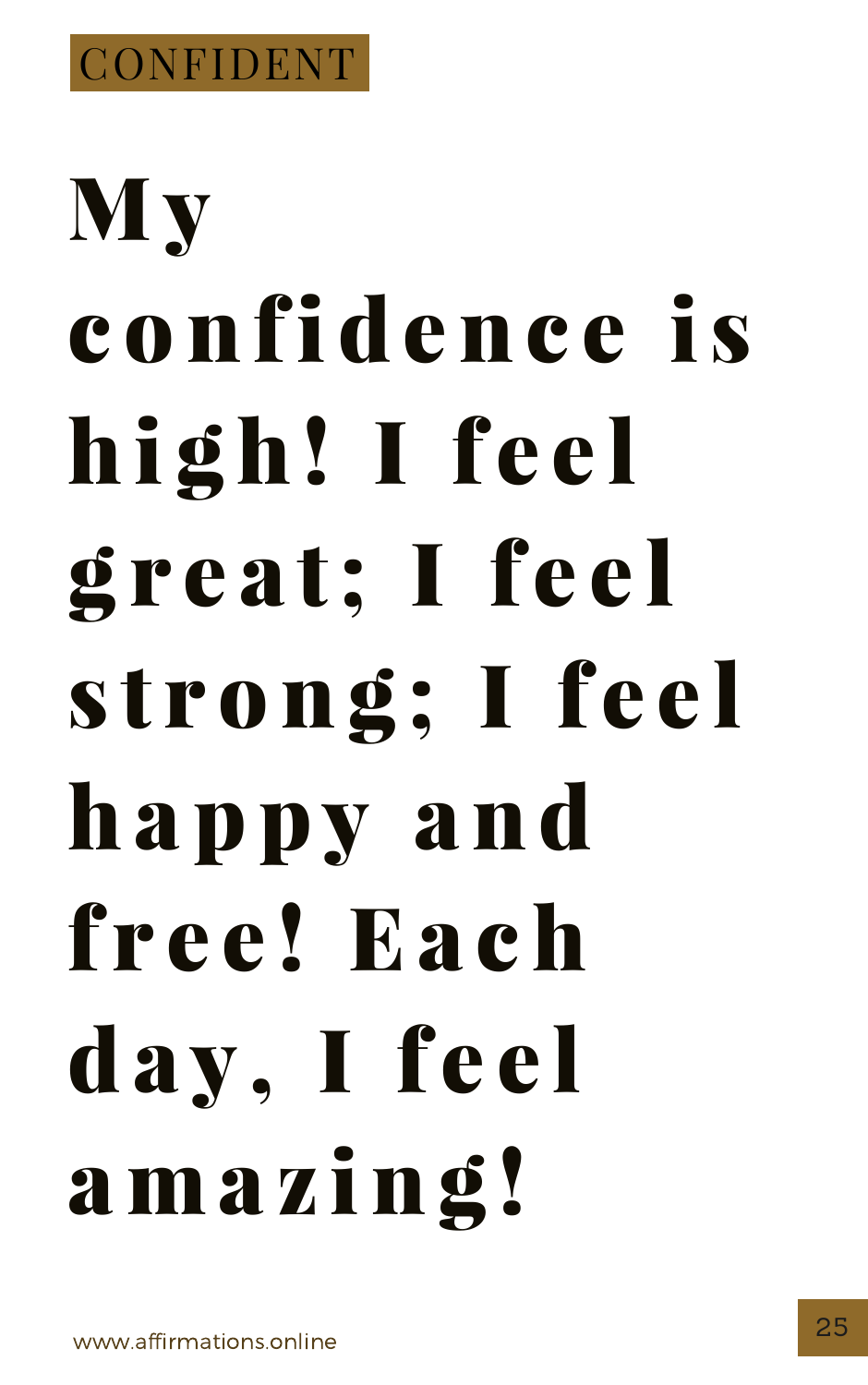# I am capable of achieving my goals and concur r ing my dr e ams ! I

# am well able to go on and to never give up!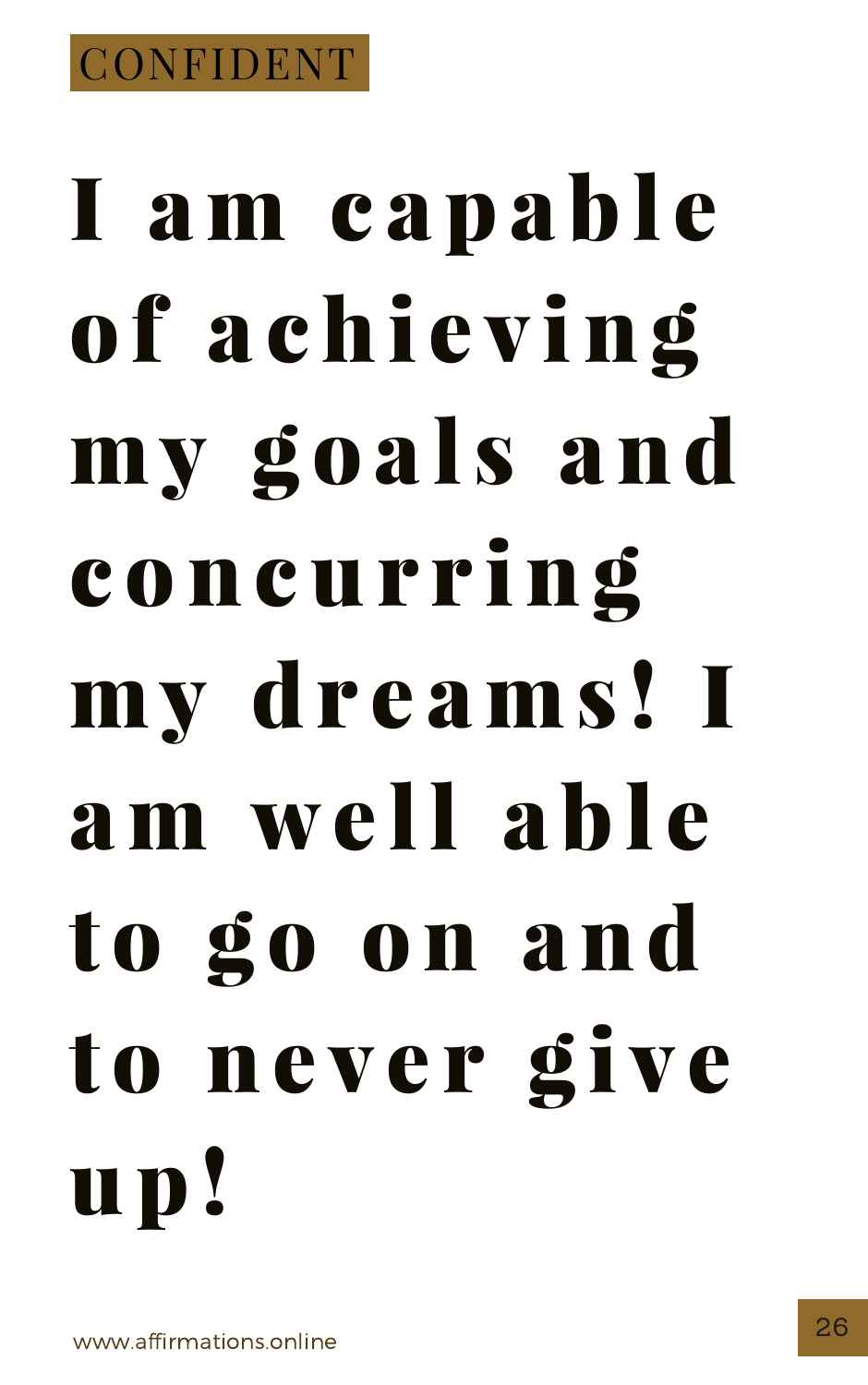

## My life is a masterpiece in c r e a tion, and I am it s

# c r e a tor ! I am on the wheel of my life!

[www.affirmations.online](http://www.affirmations.online/)